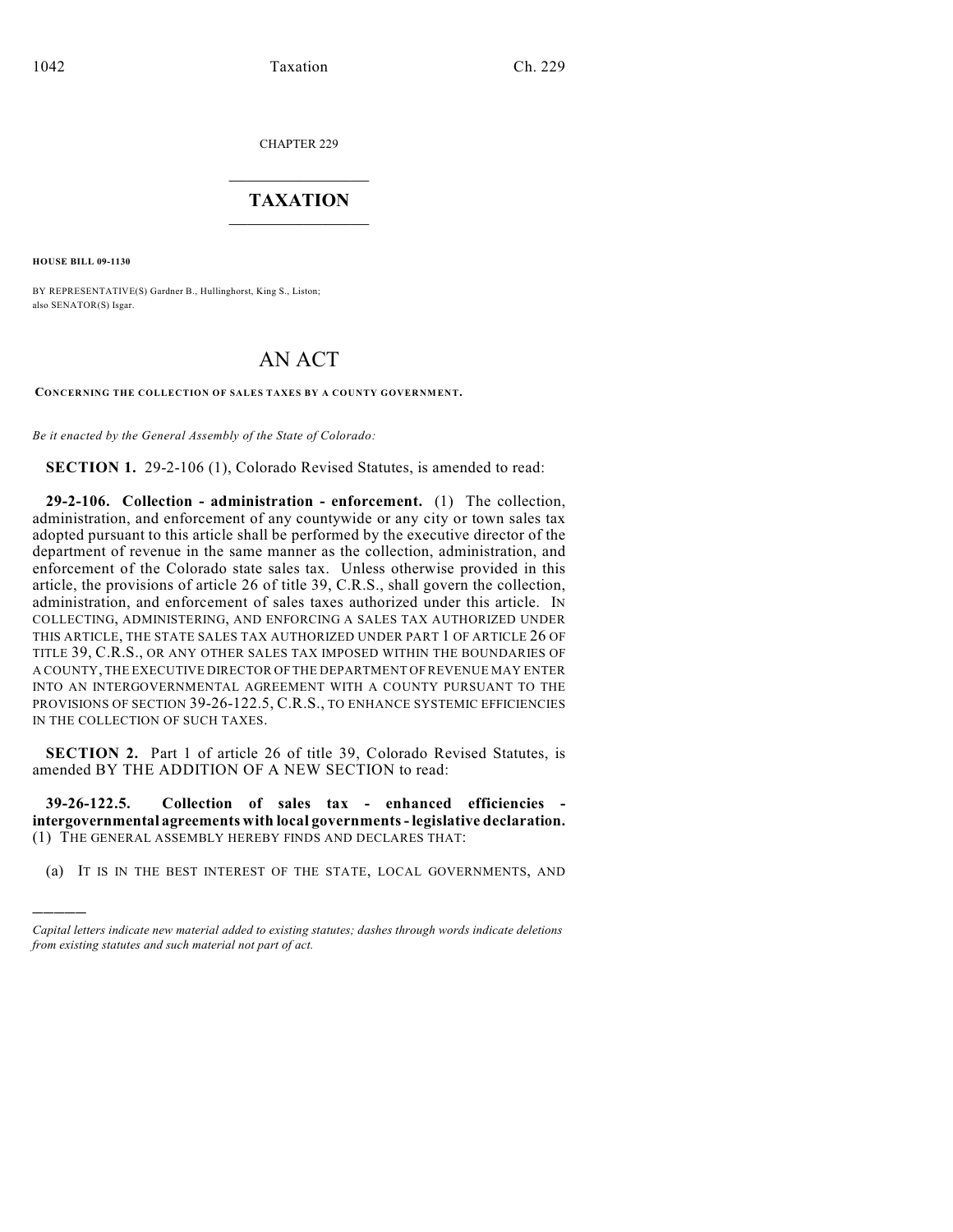## Ch. 229 **Taxation** 1043

TAXPAYERS TO HAVE SALES TAX COLLECTED IN THE MOST EFFICIENT AND EFFECTIVE MANNER FEASIBLE;

(b) SALES TAXES CAN BE ADMINISTERED AND COLLECTED MOST EFFICIENTLY WHEN THE GOVERNMENTAL ENTITIES THAT COLLECT THE TAXES COOPERATE AND SHARE RESPONSIBILITIES TO COLLECT AND DISTRIBUTE REVENUES FROM THE TAXES;

(c) THE ADMINISTRATIVE BURDEN ON TAXPAYERS IS LESSENED WHEN GOVERNMENTAL ENTITIES COOPERATE AND AGREE ON THE PROCESSES USED TO ADMINISTER AND COLLECT SALES TAXES;

(d) BROAD AUTHORITY AND PRECEDENT EXIST FOR GOVERNMENTAL ENTITIES TO OPERATE MORE EFFICIENTLY AND EFFECTIVELY BY CONTRACTING WITH EACH OTHER TO COOPERATE IN CARRYING OUT THEIR RESPECTIVE RESPONSIBILITIES;

(e) THE PURPOSE OF THIS SECTION IS TO ENCOURAGE THE STATE TO WORK COOPERATIVELY WITH COUNTIES AND OTHER LOCAL GOVERNMENTS IN THE ADMINISTRATION AND COLLECTION OF SALES TAXES IN THE STATE TO ENHANCE EFFICIENCIES AND PROCEDURES FOR THE BENEFIT OF BOTH THE DEPARTMENT OF REVENUE AND LOCAL GOVERNMENTS.

(2) THE EXECUTIVE DIRECTOR OF THE DEPARTMENT OF REVENUE MAY ENTER INTO AN INTERGOVERNMENTAL AGREEMENT WITH ANY COUNTY FOR THE PURPOSE OF ENHANCING THE SYSTEMIC EFFICIENCIES AND PROCEDURES USED IN THE COLLECTION OF STATE AND LOCAL SALES TAXES. SUCH AGREEMENT SHALL BE ENTERED INTO ON BEHALF OF AND FOR THE BENEFIT OF BOTH THE COUNTY AND THE DEPARTMENT. IN ADDITION, A MUNICIPALITY MAY BE INCLUDED AS A PARTY TO THE AGREEMENT TO FURTHER THE SAME EFFICIENCIES AND PROCEDURES TO BE ENHANCED BY THE AGREEMENT BETWEEN THE EXECUTIVE DIRECTOR AND A COUNTY. THE AGREEMENT MAY ALLOW THE PARTIES TO SHARE IN PROVIDING ANY FUNCTION OR SERVICE LAWFULLY AUTHORIZED TO EACH OF THE PARTIES, INCLUDING THE SHARING OF COSTS, INFORMATION, OR DUTIES RELATED TO THE COLLECTION OF SALES TAXES WITHIN THE BOUNDARIES OF THE COUNTY.

(3) THE EXECUTIVE DIRECTOR OF THE DEPARTMENT OF REVENUE SHALL ANNUALLY PROVIDE INFORMATION TO THE FINANCE COMMITTEES OF THE HOUSE OF REPRESENTATIVES AND THE SENATE, OR ANY SUCCESSOR COMMITTEES, ON ANY AGREEMENTS ENTERED INTO IN ACCORDANCE WITH THE PROVISIONS OF THIS SECTION AND ANY ENHANCED EFFECTIVENESS OR PROCEDURES THAT HAVE BEEN ACHIEVED AS RESULT OF THE AGREEMENTS. SUCH INFORMATION SHALL BE INCORPORATED INTO AN EXISTING REPORT PROVIDED ON ANNUAL BASIS BY THE EXECUTIVE DIRECTOR TO THE COMMITTEES.

**SECTION 3. Act subject to petition - effective date.** This act shall take effect at 12:01 a.m. on the day following the expiration of the ninety-day period after final adjournment of the general assembly that is allowed for submitting a referendum petition pursuant to article V, section 1 (3) of the state constitution, (August 5, 2009, if adjournment sine die is on May 6, 2009); except that, if a referendum petition is